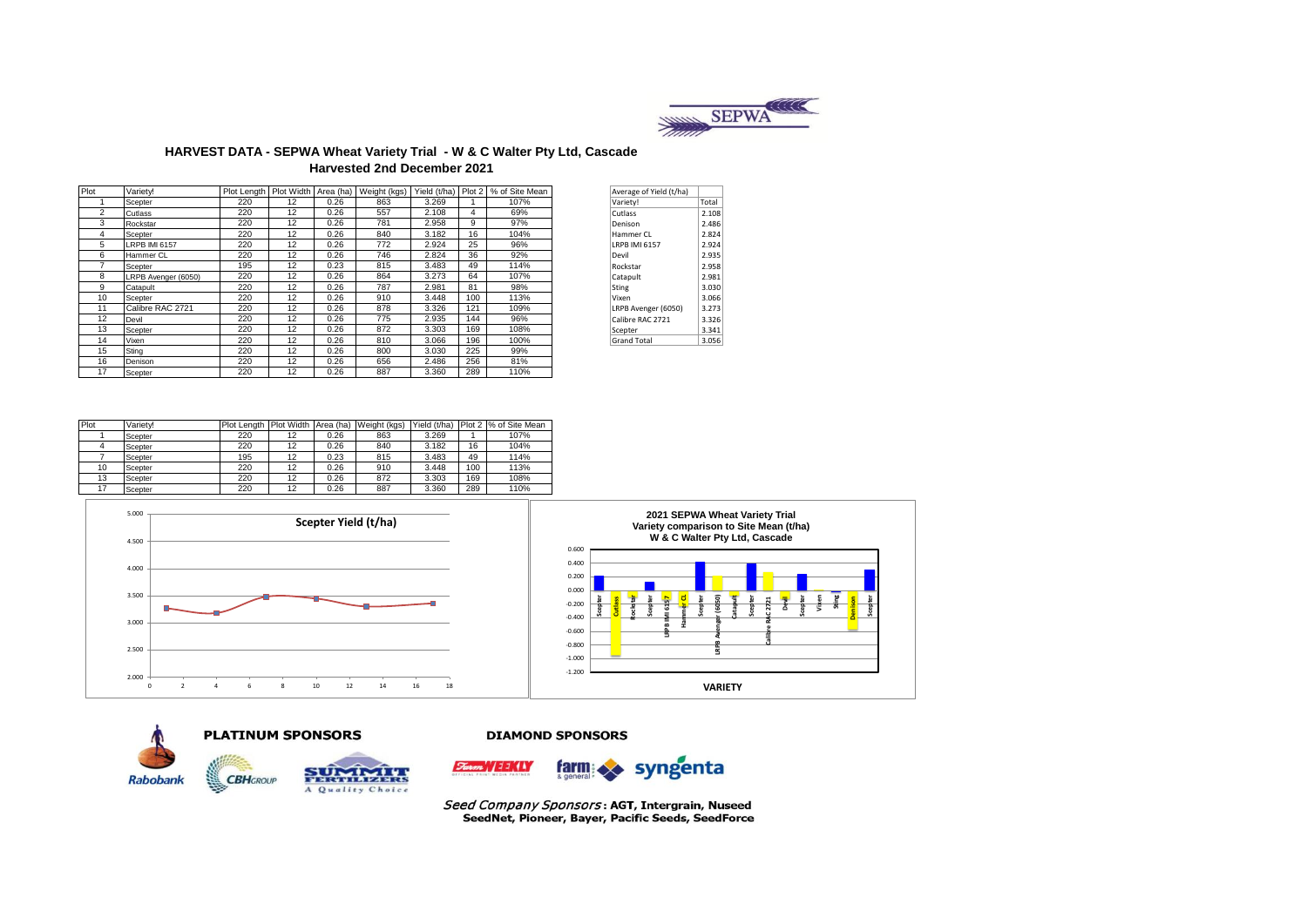



|      |                      | Yield  |                |                                 | <b>Site Details</b>         |       |
|------|----------------------|--------|----------------|---------------------------------|-----------------------------|-------|
| Plot | Variety!             | (t/ha) | % of Site Mean |                                 |                             |       |
|      | Scepter              | 3.269  | 107%           | <b>Soil Description:</b>        | <b>Duplex</b>               |       |
| 2    | Cutlass              | 2.108  | 69%            | Date Sown:                      | Thursday, 13 May 2021       |       |
| 3    | Rockstar             | 2.958  | 97%            | <b>Date Harvested</b>           | Thursday, 2 December 2021   |       |
| 4    | Scepter              | 3.182  | 104%           | <b>Seeding Rate:</b>            | 40 kg/ha                    |       |
| 5    | <b>LRPB IMI 6157</b> | 2.924  | 96%            |                                 |                             |       |
| 6    | <b>Hammer CL</b>     | 2.824  | 92%            |                                 |                             |       |
| 7    | Scepter              | 3.483  | 114%           |                                 |                             |       |
| 8    | LRPB Avenger (6050)  | 3.273  | 107%           |                                 |                             |       |
| 9    | Catapult             | 2.981  | 98%            |                                 | <b>Statistical Analysis</b> |       |
| 10   | Scepter              | 3.448  | 113%           | Site Mean (t/ha)                |                             | 3.056 |
| 11   | Calibre RAC 2721     | 3.326  | 109%           | Probability                     |                             | 0.005 |
| 12   | Devil                | 2.935  | 96%            | Least significant difference 5% |                             | 0.314 |
| 13   | Scepter              | 3.303  | 108%           | <b>CV %</b>                     |                             | 3.7   |
| 14   | Vixen                | 3.066  | 100%           |                                 |                             |       |
| 15   | Sting                | 3.030  | 99%            |                                 |                             |       |
| 16   | Denison              | 2.486  | 81%            |                                 |                             |       |
| 17   | Scepter              | 3.360  | 110%           |                                 |                             |       |

#### **Plot Dimensions**

| Length (m) | Width (m) |      | Area (m2) Conversion Factor |
|------------|-----------|------|-----------------------------|
| 220        | 12        | 0.26 | 3.79                        |







Quality Choice

 $\overline{A}$ 

## **DIAMOND SPONSORS**





Seed Company Sponsors: AGT, Intergrain, Nuseed SeedNet, Pioneer, Bayer, Pacific Seeds, SeedForce

#### **Site Details**

| oil Description: | Duplex                    |
|------------------|---------------------------|
| ate Sown:        | Thursday, 13 May 2021     |
| ate Harvested    | Thursday, 2 December 2021 |
| eeding Rate:     | 40 kg/ha                  |

# **10 Site Mean (t/ha)** 3.056<br>**Probability** 3.056 **Least significant difference 5% 12.936 12.935 96% 12.935 96% 12.935 96% 12.935 96% 12.935 96% 12.935 12.936 12.936 12.936 12.936 12.936 12.936 12.936 12.936 12.936 12.936 12.936 12.936 12.936 12.936 12.936 12.936 12.936 1 Statistical Analysis**